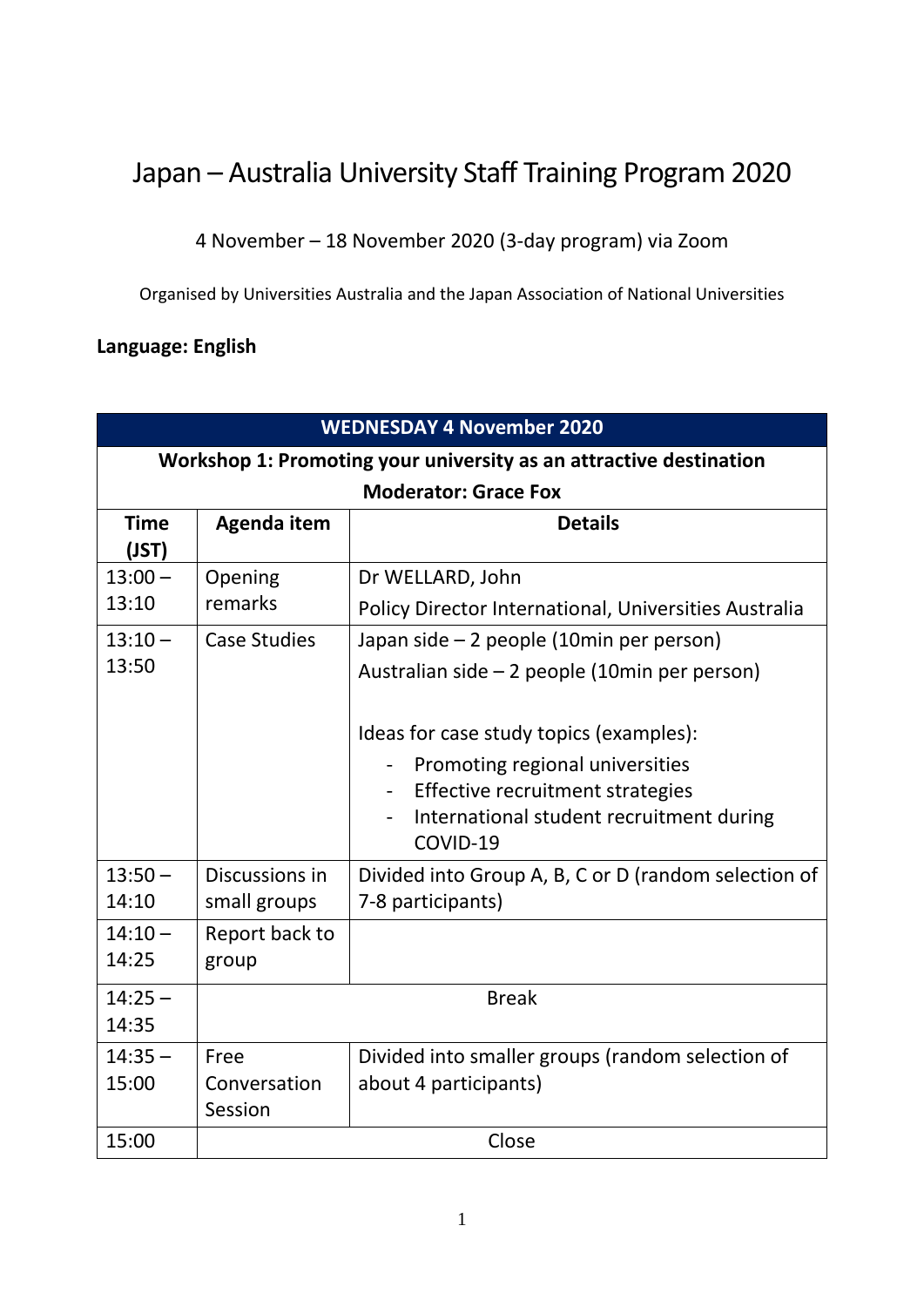| <b>WEDNESDAY 11 NOVEMBER 2020</b>                                   |                                                 |                                                                |  |  |  |
|---------------------------------------------------------------------|-------------------------------------------------|----------------------------------------------------------------|--|--|--|
| Workshop 2: Transition to online education during COVID-19 pandemic |                                                 |                                                                |  |  |  |
| <b>Moderator: Grace Fox</b>                                         |                                                 |                                                                |  |  |  |
| <b>Time</b><br>(JST)                                                | Agenda item                                     | <b>Details</b>                                                 |  |  |  |
| $13:30 - 14:20$                                                     | <b>Case Studies</b>                             | Japan side - 2 people (10min per person)                       |  |  |  |
| (10mins per<br>presentation                                         |                                                 | Australian side $-2$ people (10min per person)                 |  |  |  |
| and 10 mins                                                         |                                                 | Ideas for case study topics (examples):                        |  |  |  |
| for Q&A)                                                            |                                                 | Transition to online education for different<br>disciplines    |  |  |  |
|                                                                     |                                                 | Online education post-pandemic                                 |  |  |  |
|                                                                     |                                                 | Managing blended learning (online and<br>in-person study)      |  |  |  |
|                                                                     |                                                 | Perspective from university that already<br>had online courses |  |  |  |
|                                                                     |                                                 | Impact on international students                               |  |  |  |
| $14:20 - 14:30$                                                     |                                                 | <b>Break</b>                                                   |  |  |  |
| $14:30 - 14:50$                                                     | Discussions in small groups of 7-8 participants |                                                                |  |  |  |
| $14:50 - 15:00$                                                     | Report back to group                            |                                                                |  |  |  |
| 15:00                                                               |                                                 | Close                                                          |  |  |  |